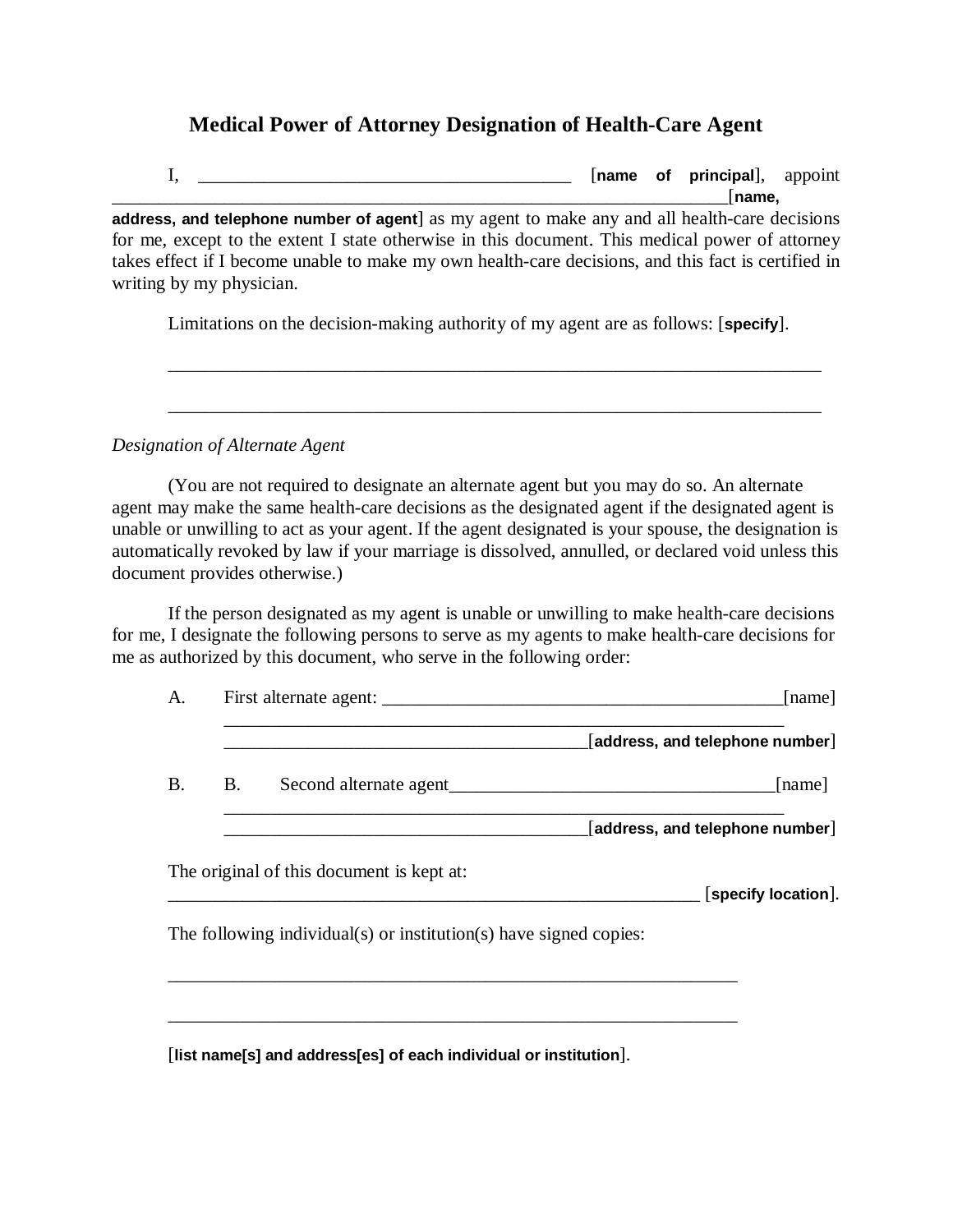## *Duration*

I understand that this power of attorney exists indefinitely from the date I execute this document unless I establish a shorter time or revoke the power of attorney. If I am unable to make health-care decisions for myself when this power of attorney expires, the authority I have granted my agent continues to exist until the time I become able to make health-care decisions for myself.

[**Include the following if applicable:** This power of attorney ends on the following date: \_\_\_\_\_\_\_\_\_\_\_\_\_\_\_\_\_\_\_\_\_\_\_\_\_\_\_\_\_\_\_\_\_\_\_\_\_\_\_[**date**].]

## *Prior Designations Revoked*

I revoke any prior medical power of attorney.

## *Disclosure Statement*

THIS MEDICAL POWER OF ATTORNEY IS AN IMPORTANT LEGAL DOCUMENT. BEFORE SIGNING THE DOCUMENT, YOU SHOULD KNOW THESE IMPORTANT FACTS:

Except to the extent you state otherwise, this document gives the person you name as your agent the authority to make any and all health-care decisions for you in accordance with your wishes, including your religious and moral beliefs, when you are unable to make the decisions for yourself. Because "health care" means any treatment, service, or procedure to maintain, diagnose, or treat your physical or mental condition, your agent has the power to make a broad range of health-care decisions for you. Your agent may consent, refuse to consent, or withdraw consent to medical treatment and may make decisions about withdrawing or withholding life-sustaining treatment. Your agent may not consent to voluntary inpatient mental health services, convulsive treatment, psychosurgery, or abortion. A physician must comply with your agent's instructions or allow you to be transferred to another physician.

Your agent's authority is effective when your doctor certifies that you lack the competence to make health-care decisions.

Your agent is obligated to follow your instructions when making decisions on your behalf. Unless you state otherwise, your agent has the same authority to make decisions about your health care as you would have if you were able to make health-care decisions for yourself.

It is important that you discuss this document with your physician or other health-care provider before you sign the document to ensure that you understand the nature and range of decisions that may be made on your behalf. If you do not have a physician, you should talk with someone else who is knowledgeable about these issues and can answer your questions. You do not need a lawyer's assistance to complete this document, but if there is anything in this document that you do not understand, you should ask a lawyer to explain it to you.

The person you appoint as agent should be someone you know and trust. The person must be eighteen years of age or older or a person under eighteen years of age who has had the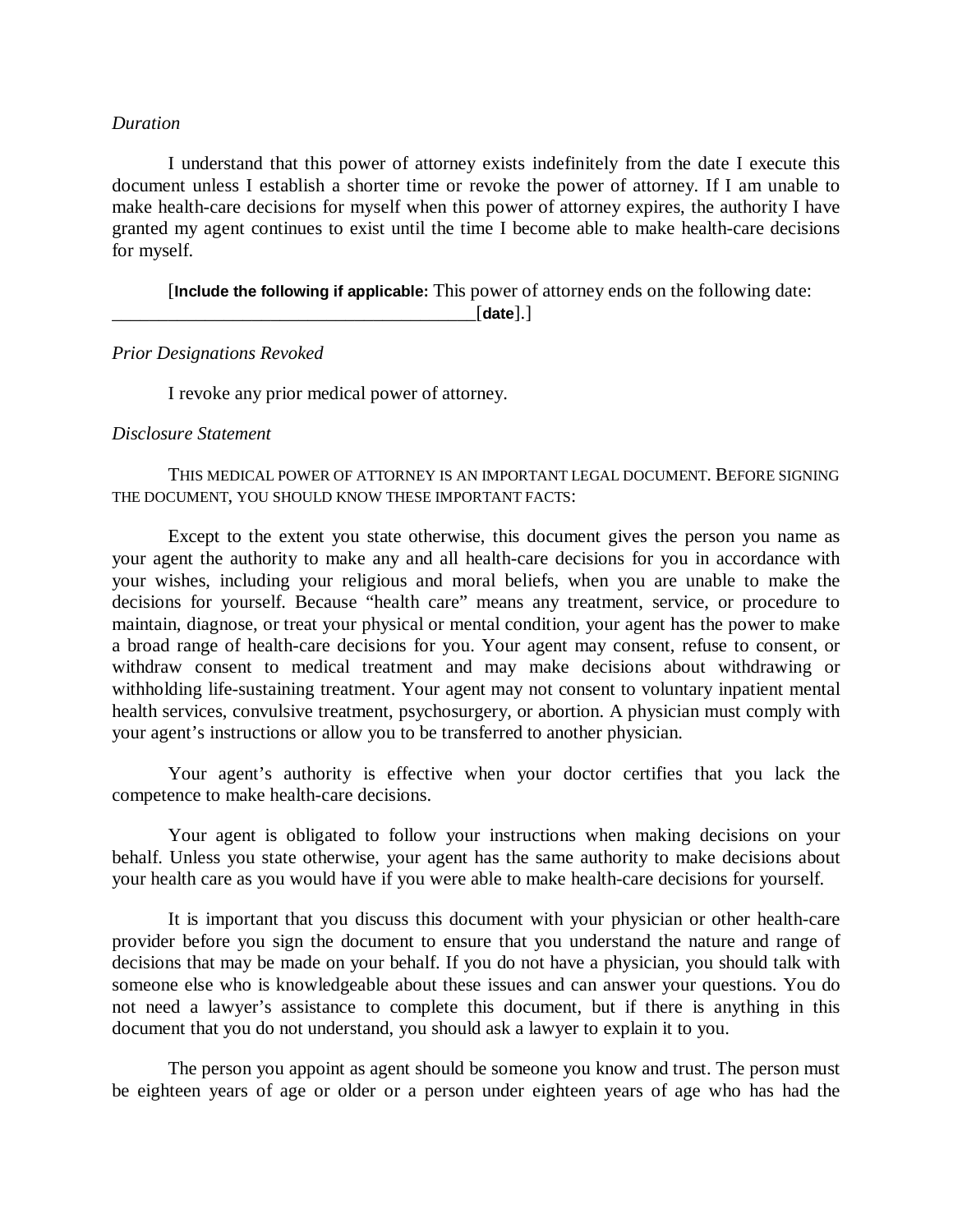disabilities of minority removed. If you appoint your health- or residential-care provider (e.g., your physician or an employee of a home health agency, hospital, nursing facility, or residentialcare facility, other than a relative), that person has to choose between acting as your agent or as your health- or residential-care provider; the law does not allow a person to serve as both at the same time.

You should inform the person you appoint that you want the person to be your healthcare agent. You should discuss this document with your agent and your physician and give each a signed copy. You should indicate on the document itself the people and institutions that you intend to have signed copies. Your agent is not liable for health-care decisions made in good faith on your behalf.

Once you have signed this document, you have the right to make health-care decisions for yourself as long as you are able to make those decisions, and treatment cannot be given to you or stopped over your objection. You have the right to revoke the authority granted to your agent by informing your agent or your health- or residential-care provider orally or in writing or by your execution of a subsequent medical power of attorney. Unless you state otherwise in this document, your appointment of a spouse is revoked if your marriage is dissolved, annulled, or declared void.

This document may not be changed or modified. If you want to make changes in this document, you must execute a new medical power of attorney.

You may wish to designate an alternate agent in the event that your agent is unwilling, unable, or ineligible to act as your agent. If you designate an alternate agent, the alternate agent has the same authority as the agent to make health-care decisions for you.

THIS POWER OF ATTORNEY IS NOT VALID UNLESS (1) YOU SIGN IT AND HAVE YOUR SIGNATURE ACKNOWLEDGED BEFORE A NOTARY PUBLIC OR (2) YOU SIGN IT IN THE PRESENCE OF TWO COMPETENT ADULT WITNESSES.

THE FOLLOWING PERSONS MAY NOT ACT AS ONE OF THE WITNESSES:

- (1) the person you have designated as your agent;
- (2) a person related to you by blood or marriage;
- (3) a person entitled to any part of your estate after your death under a will or codicil executed by you or by operation of law;
- (4) your attending physician;
- (5) an employee of your attending physician;
- (6) an employee of a health-care facility in which you are a patient if the employee is providing direct patient care to you or is an officer, director, partner, or business office employee of the health-care facility or of any parent organization of the health-care facility; or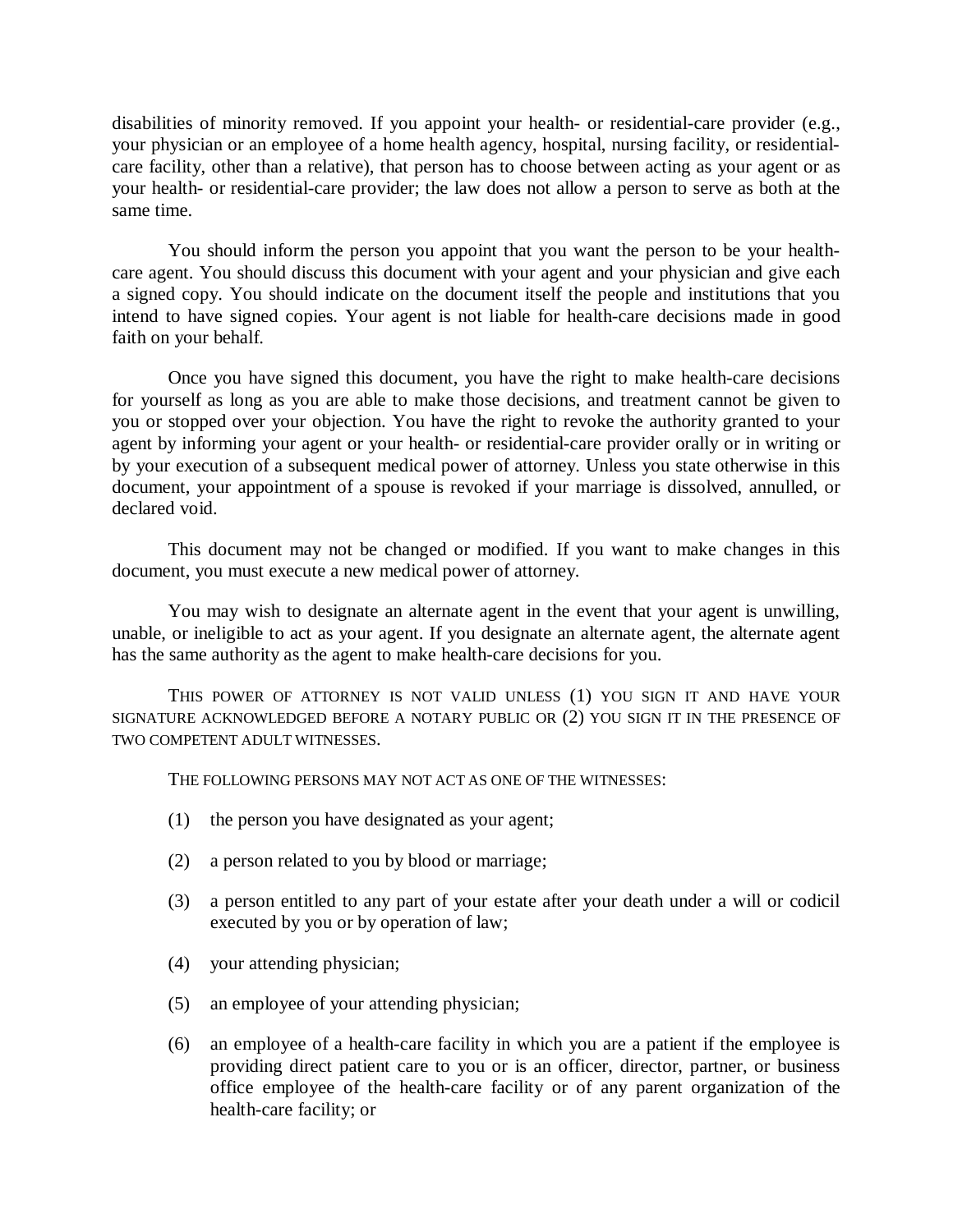(7) a person who, at the time this medical power of attorney is executed, has a claim against any part of your estate after your death.

By signing below, I acknowledge that I have read and understood the information contained in the above disclosure statement.

(YOU MUST DATE AND SIGN THIS POWER OF ATTORNEY. YOU MAY SIGN IT AND HAVE YOUR SIGNATURE ACKNOWLEDGED BEFORE A NOTARY PUBLIC OR YOU MAY SIGN IT IN THE PRESENCE OF TWO COMPETENT ADULT WITNESSES.)

*Signature Acknowledged before Notary*

I sign my name to this medical power of attorney on [**date**] at [**address**].

[**Name of affiant**]

SIGNED under oath before me on  $\blacksquare$ 

Notary Public, State of Texas

\_\_\_\_\_\_\_\_\_\_\_\_\_\_\_\_\_\_\_\_\_\_\_\_\_\_\_\_\_\_\_\_\_\_\_\_

\_\_\_\_\_\_\_\_\_\_\_\_\_\_\_\_\_\_\_\_\_\_\_\_\_\_\_\_\_\_\_\_\_\_\_\_

\_\_\_\_\_\_\_\_\_\_\_\_\_\_\_\_\_\_\_\_\_\_\_\_\_\_\_\_\_\_\_\_\_\_\_\_

\_\_\_\_\_\_\_\_\_\_\_\_\_\_\_\_\_\_\_\_\_\_\_\_\_\_\_\_\_\_\_\_\_\_\_\_

*Signature in Presence of Two Competent Adult Witnesses*

I sign my name to this medical power of attorney on [**date**] at [**address**].

(Signature)

(Print Name)

*Statement of First Witness*

I am not the person appointed as agent by this document. I am not related to the principal by blood or marriage. I would not be entitled to any portion of the principal's estate on the principal's death. I am not the attending physician of the principal or an employee of the attending physician. I have no claim against any portion of the principal's estate on the principal's death. Furthermore, if I am an employee of a health-care facility in which the principal is a patient, I am not involved in providing direct patient care to the principal and am not an officer, director, partner, or business office employee of the health-care facility or of any parent organization of the health-care facility.

Signature: \_\_\_\_\_\_\_\_\_\_\_\_\_\_\_\_\_\_\_\_\_\_\_\_\_\_\_\_\_\_\_\_\_\_\_\_\_\_\_\_\_\_\_\_\_\_\_\_\_\_\_\_\_\_\_\_\_\_\_\_\_\_\_\_\_\_

Print Name: \_\_\_\_\_\_\_\_\_\_\_\_\_\_\_\_\_\_\_\_\_\_\_\_\_\_\_\_\_\_\_\_\_\_ Date: \_\_\_\_\_\_\_\_\_\_\_\_\_\_\_\_\_\_\_\_\_\_\_\_\_

Address: